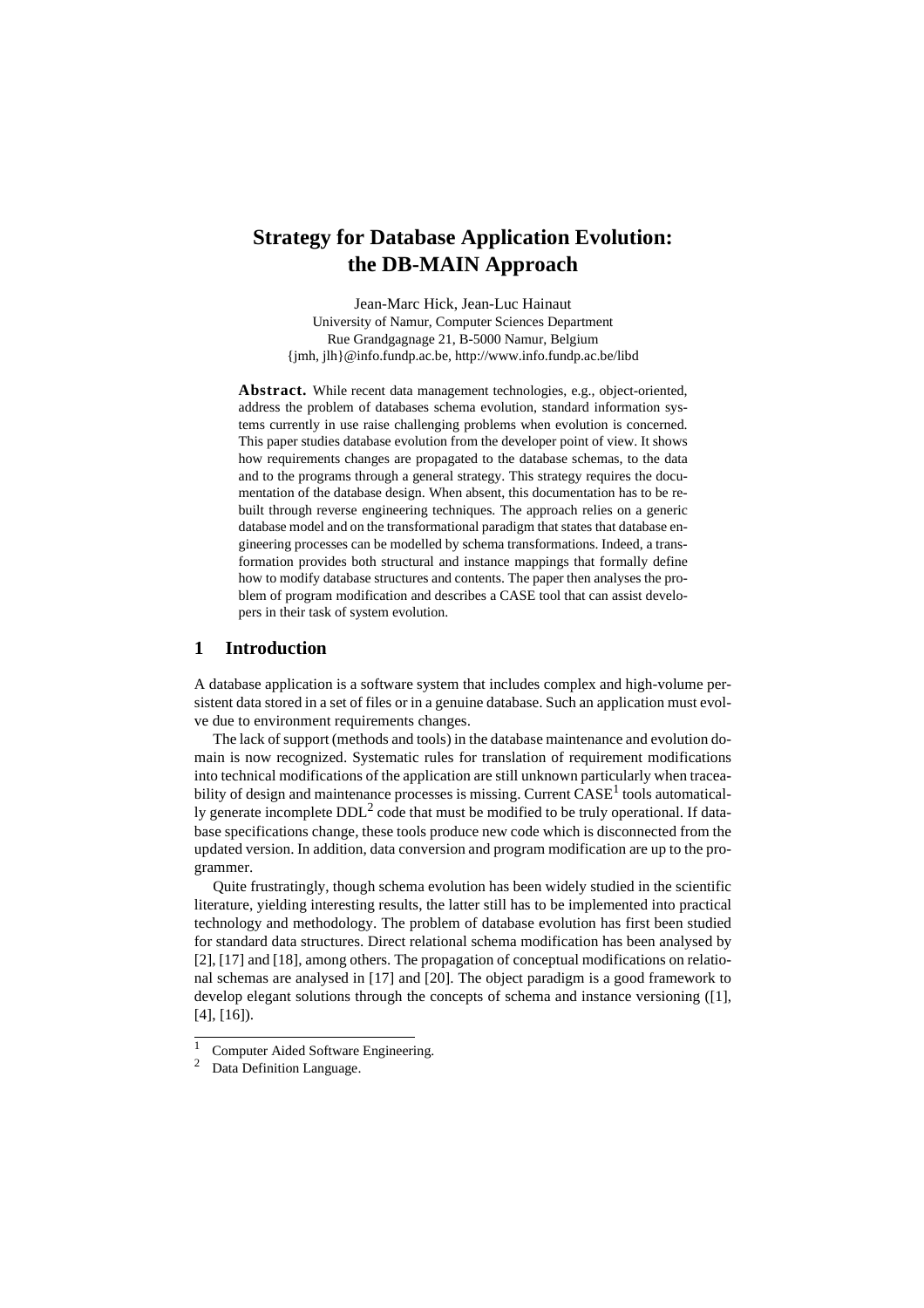Several research projects have addressed the problem of change in information systems. For example, the NATURE project [\[14\]](#page-13-0) has developed a requirement engineering framework playing an important role in modification management. The SEI-CMU project studied the evaluation of the evolution capacity of existing information systems [\[5\].](#page-13-0) Closer to our data-centric approach, the Varlet project [\[13\]](#page-13-0) adopts a reverse engineering process that consists in two phases. In the first one, the different parts of the original database are analysed to obtain a logical schema for the implemented physical schema. In the second phase, this logical schema is transformed into a conceptual one that is the basis for modification activities.

This paper analyses the phenomenon of data evolution in database applications as the modification of three system components, namely the data structures, the data and the programs, as an answer to requirement changes at different levels of abstraction. After the problem statement (section 2), the paper introduces the methodological foundations [\(sec](#page-2-0)[tion 3\)](#page-2-0). Finally, [section 4](#page-6-0) describes the evolution strategy of the DB-MAIN approach<sup>3</sup> and [section 5](#page-12-0) closes the paper.

# **2 Problem Statement**

The phenomenon of evolution is analysed in the framework of classical modelling approaches, that are now familiar to database developers. These approaches consider the database design as a complex activity made up of elementary processes based on three abstraction levels, each of them dealing with homogeneous design requirements, i.e., the conceptual, logical and physical levels. One generally consider three kinds of requirements, namely functional (to meet the user requirements in terms of system functions), organizational (to answer the framework changes in a company) and technical (adaptation to the new technical or hardware constraints). In [Fig. 1,](#page-2-0) the conceptual schema meets the organizational and functional requirements R1, while the logical schema satisfies the DBMS<sup>4</sup>-dependent technical requirements R2 and the physical schema integrates the physical requirements R3. The operational system contains the database (structures and data) and the programs. According to the most commonly agreed approaches, the conceptual schema is translated into a DBMS model-dependent logical schema, which is in turn enriched into the physical schema. These translation processes are basically of transformational nature.

We adopt the hypothesis that all the application specifications for each abstraction level and the trace of their design processes, i.e., the transformations, are available. This assumption is of course unrealistic in many situations, in which the program source code and DDL scripts (or DBMS data dictionary contents) are often the only available documentation. In this context, the strategies we are going to develop must be completed to take the lack of high-level specifications into account.

The database application evolution translates changes in the requirements into system changes. This paper focuses on the persistent data, i.e., the set of files or databases that store information on the application domain. More precisely, the problem can be summa-

<sup>3</sup> DB-MAIN stands for *Database Maintenance and Evolution*. This approach has been grossly described in [\[7\]](#page-13-0) and has been developed in detail in [\[12\].](#page-13-0)

<sup>4</sup> DataBase Management System.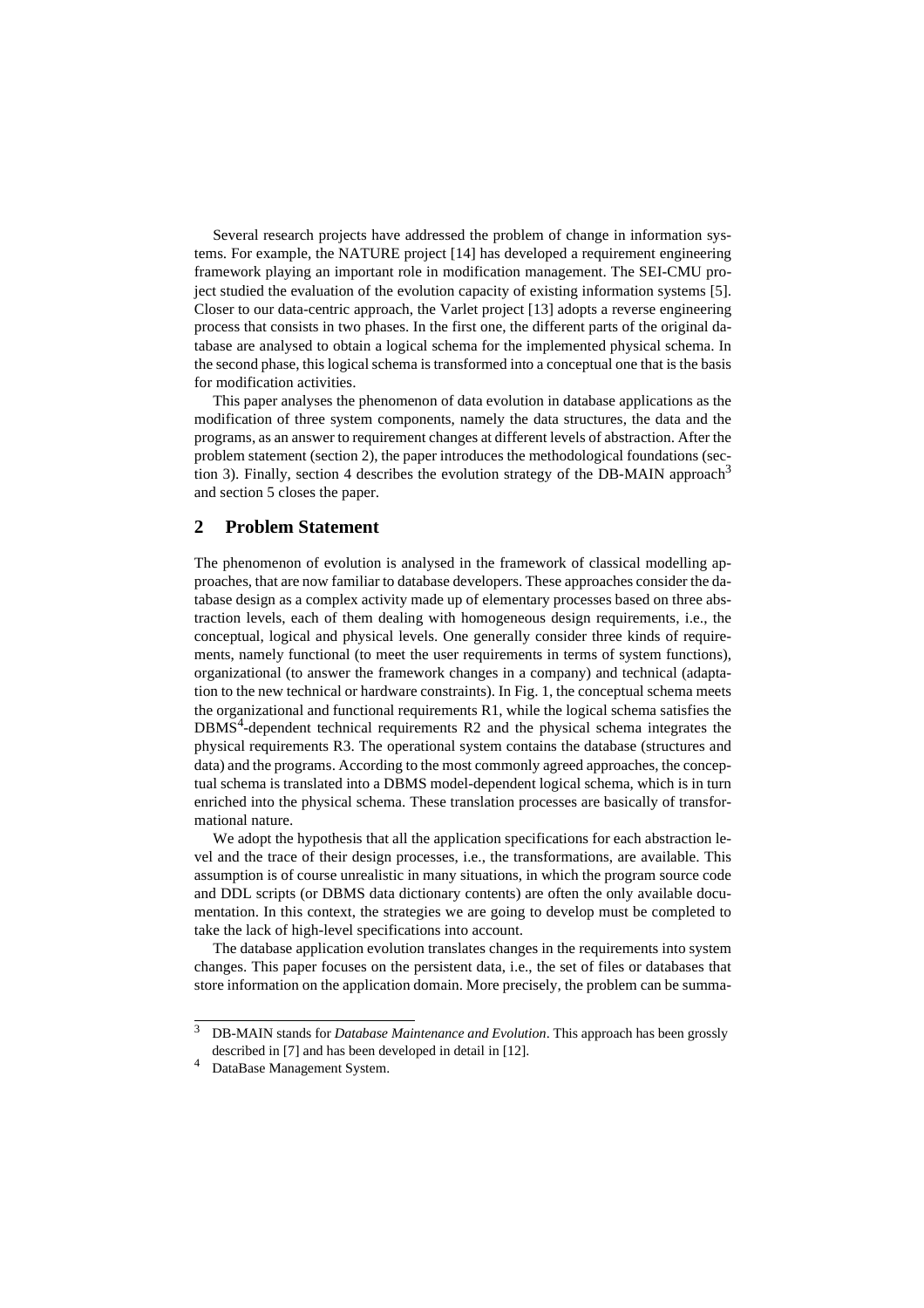<span id="page-2-0"></span>rised as following: how must a change in a schema be propagated to (1) the lower level schemas, including the DDL code, (2) the data and (3) the application programs.

This study relies on a *non-temporal* approach, according to which all the application components (i.e., the schemas, the data and the programs) are replaced by new versions. In particular, the data are transformed in such a way that they become unavailable in their previous form. The application programs can use the new data only after being transformed accordingly. This strategy applies on both legacy and modern database applications and contrasts with advanced systems where the modification of the database schema is translated into the addition of a new version. In such schema/data versioning approaches [\(\[15\],\[17\]\)](#page-13-0), the old schema is preserved and the access to its data is stored or calculated.

For example, removing a property from a conceptual class is ultimately translated in our approach into the removal of the corresponding column through the query: alter table <table\_name> drop <column\_name>.



Fig. 1. Standard modelling approach divided into three abstraction levels.

# **3 Methodological Foundations**

Requirement modification is translated into specification changes at the corresponding level (we ignore the translation rules in this paper). To ensure specification consistency, these changes must be propagated upwards and downward to other abstraction levels. Due to the complexity of the process, it must be supported by a CASE tool, which must meet three conditions.

- Genericity: the environment must offer a generic model of specification representation whatever the abstraction level, the technology or the paradigm on which the application relies.
- Formality: it must describe formally the database engineering activities.
- Traceability: the links between specifications must be rigorously recorded. They must be analysed to provide the information necessary for the modification propagation.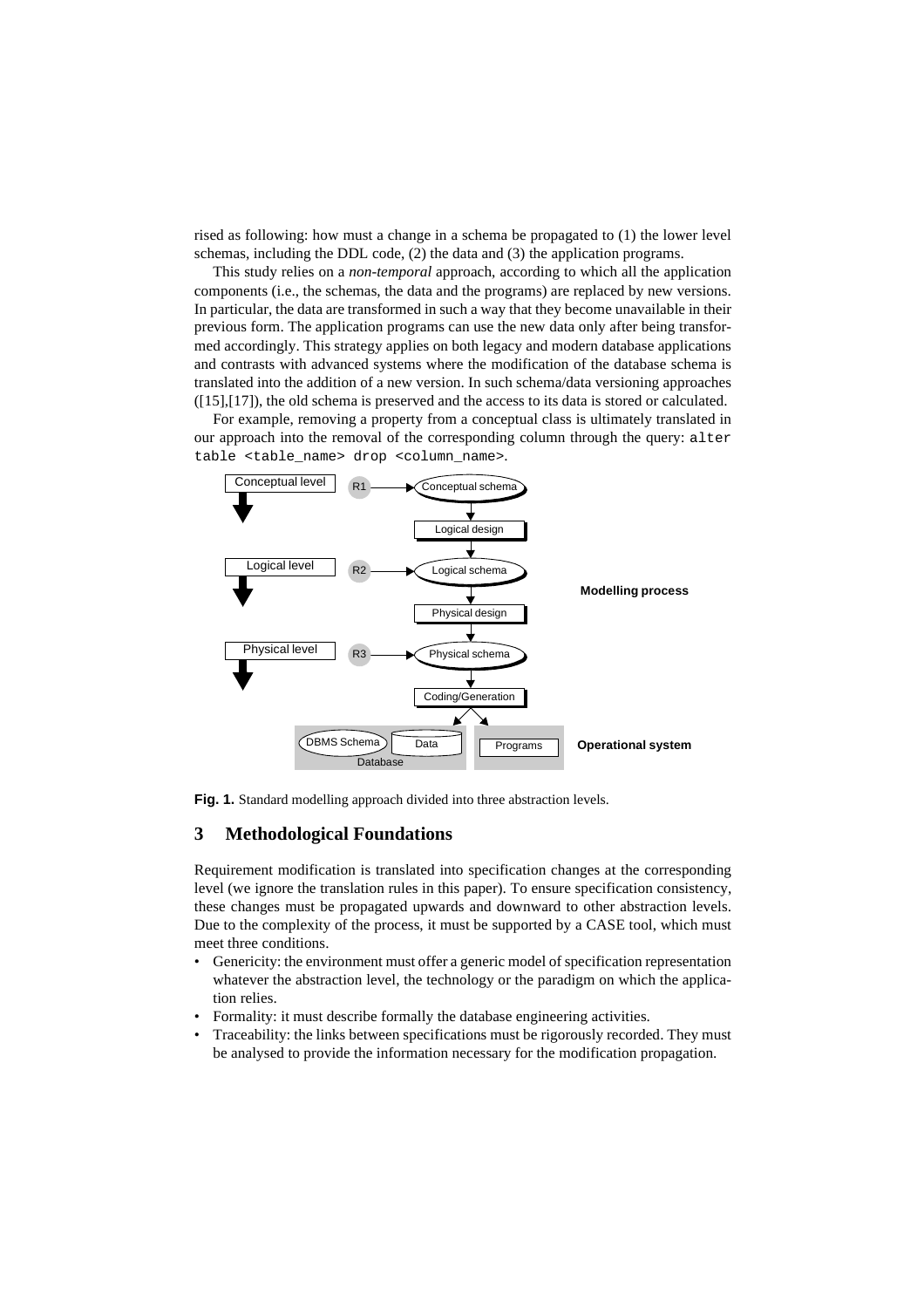<span id="page-3-0"></span>The DB-MAIN approach to database evolution is based on three concepts that implement these requirements: generic representation model (section 3.1), transformational approach [\(section 3.2](#page-4-0)) and history management [\(section 3.3](#page-5-0)).

### **3.1 Generic Model of Specification Representation**

The DB-MAIN model has generic characteristics according to two dimensions:

- specification representation at each abstraction level: conceptual, logical and physical;
- coverage of the main modelling paradigms or technologies such as ERA, UML, ORM, objects, relational, CODASYL, IMS, standard files or XML models.

It is based on the Generic Entity/Relationship model and supports all the operational models through a specialization mechanism. Each model is defined as a sub-model of the generic model. A sub-model is obtained by restriction, i.e., by selecting the relevant objects, by defining the legal assemblies through structural predicates, by renaming the object according to the model taxonomy and by choosing a suitable graphical representation. Fig. 2 presents schemas according to classical sub-models for the three abstraction levels: ERA (Merise style), relational and Oracle 8.



Fig. 2. Graphical views of conceptual, logical and physical schemas. a) Conceptual schema b) Relational logical schema c) Relational (Oracle 8) physical schema

In Fig. 2a, *PERSON, CUSTOMER*, *SUPPLIER, ORDER* and *ITEM* are entity types or object classes (ET). *CUSTOMER* and *SUPPLIER* are subtypes of *PERSON* (supertype). Totality and disjunction constraints  $(P =$  partition) are defined on these subtypes. Attributes *NumPers, Name*, *Address* and *Telephone* characterize *PERSON* (as well as *CUS-TOMER* and *SUPPLIER*). *Address* is a compound attribute while *Telephone* is multivalued. Attributes *Number*, *Street* and *City* are components of *Address*. *Number* is optional. *place, reference* and *offer* are binary relationship types (RT). *reference* has an attribute. *ORDER* plays two roles in *place* and *reference*. Each role has minimal and maximal car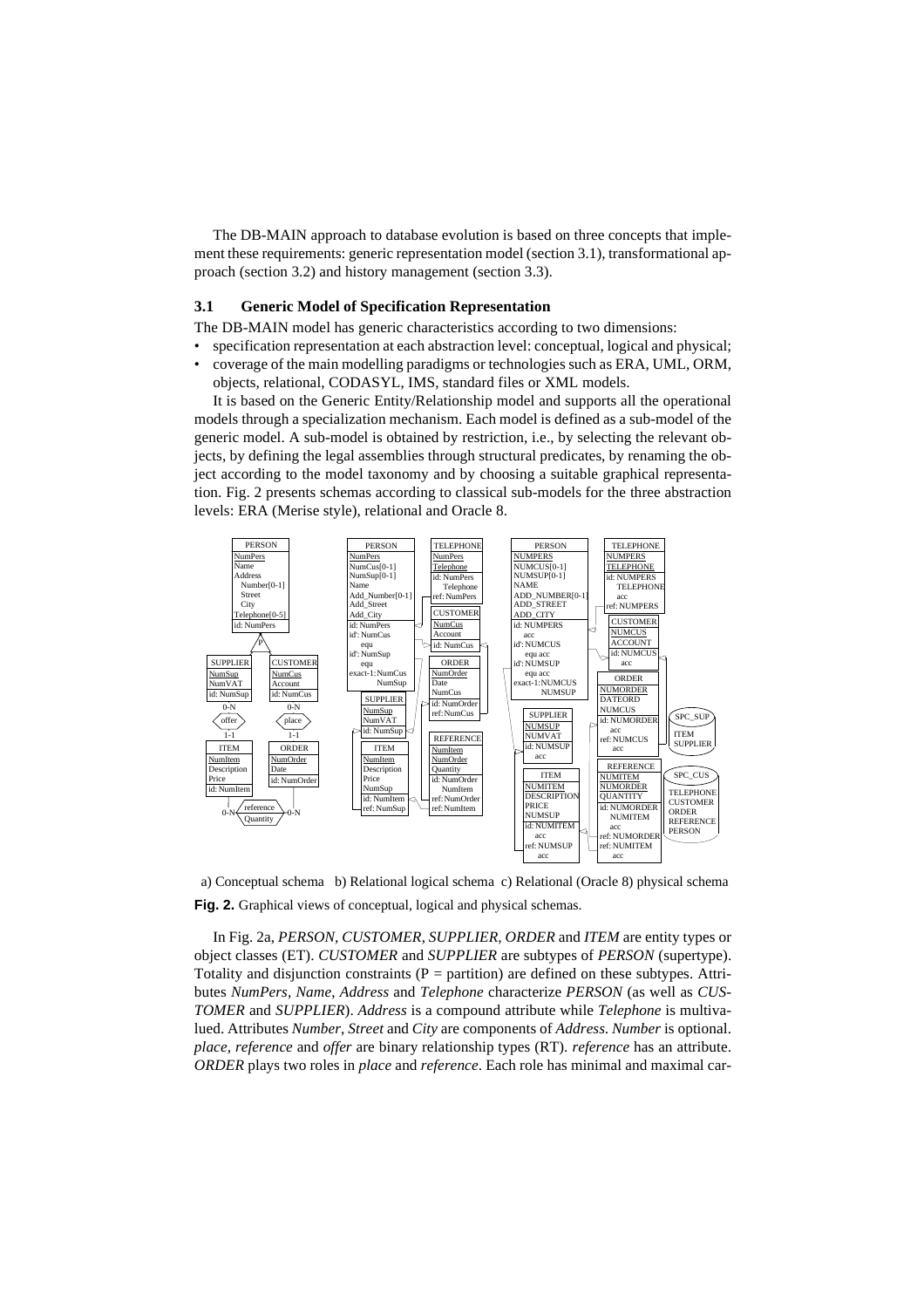<span id="page-4-0"></span>dinalities (N stands for *infinity*). *reference* is called a many-to-many relationship type and *place* an one-to-many relationship type. *CUSTOMER* is identified by *NumCus*.

[Fig. 2b](#page-3-0) depicts a relational schema in which *PERSON*, *CUSTOMER*, *SUPPLIER*, *TE-LEPHONE*, *ORDER, ...* are tables. *NumPers*, *NumCus* and *Name* are columns of *PER-SON*. *Name* is mandatory and *Adr\_Number* is optional (nullable). *PERSON* has a primary identifier (primary key) *NumPers* and two secondary identifiers *NumCus* and *NumSup*. *ORDER.NumCus*, as well as *PERSON.NumCus*, are *foreign keys* (*ref* or *equ*) targeting *CUSTOMER*. All the values of *CUSTOMER.NumCus* also appear as non-null values of *PERSON.NumCus*. This inclusion constraint forms with the foreign key an equality constraint (*equ*). *PERSON* is submitted to an *exactly-one* constraint (*exact-1*), i.e., for each row of this table, only one column among *NumSup* and *NumCus* has a non-null value.

In [Fig. 2c](#page-3-0), the names of tables and columns are compliant with the SQL syntax and includes physical, performance-oriented constructs. For example, *Date* (reserved word) becomes *DATEORD* in *ORDER*. Indexes (*acc*ess keys) are defined on columns such as *NUMPERS* of *PERSON* and *NUMSUP* of *ITEM*. Storage spaces (called TABLESPACE in Oracle) are defined: *SPC\_SUP* contains the rows of tables *ITEM* and *SUPPLIER*.

#### **3.2 Transformational Approach**

Database engineering processes can be defined as a sequence of *data structure transformations* [\[3\]](#page-13-0). Adding an entity type, renaming an attribute, translating a relationship type into a foreign key are elementary transformations. They can be combined to build more complex processes such as schema normalization, logical schema optimization or DDL code generation. The concept of transformation used in this paper is formally described in [\[8\],](#page-13-0) but we will briefly present some of its principles.

A transformation consists in deriving a target schema S' from a source schema S by replacing construct C (possibly empty) in S with a new construct C' (possibly empty). More formally, a transformation  $\Sigma$  is defined as a couple of mappings  $\langle T, t \rangle$  such as: C'  $= T(C)$  and c' = t(c), where c is any instance of C and c' the corresponding instance of C'. Structural mapping T explains how to modify the schema while instance mapping t states how to compute the instance set of C' from the instances of C (Fig. 3). Structural mapping T is a couple of predicates  $\langle P,Q \rangle$  where P are the minimal preconditions C must satisfy and Q the maximal postconditions observed in C'. We obtain:  $\Sigma = \langle P, Q, t \rangle$ . P (resp. Q) are second order predicates that define the properties of structure C (resp. C').



**Fig. 3.** General transformation pattern.

Any transformation  $\Sigma$  can be given an inverse transformation  $\Sigma' = \langle T', t' \rangle$  such as  $T'(T(C))=C$ . If, in addition, we also are provided with instance mapping t' such as: t'(t(c))=c, then Σ (and Σ') are said semantics-preserving or *reversible*. If  $\langle T, t \rangle$  is also reversible, Σ and Σ' are called *symmetrically reversible*.

[Fig. 4](#page-5-0) graphically illustrates the structural mapping T of the transformation of a relationship type into an entity type. This classical transformation appears in logical design,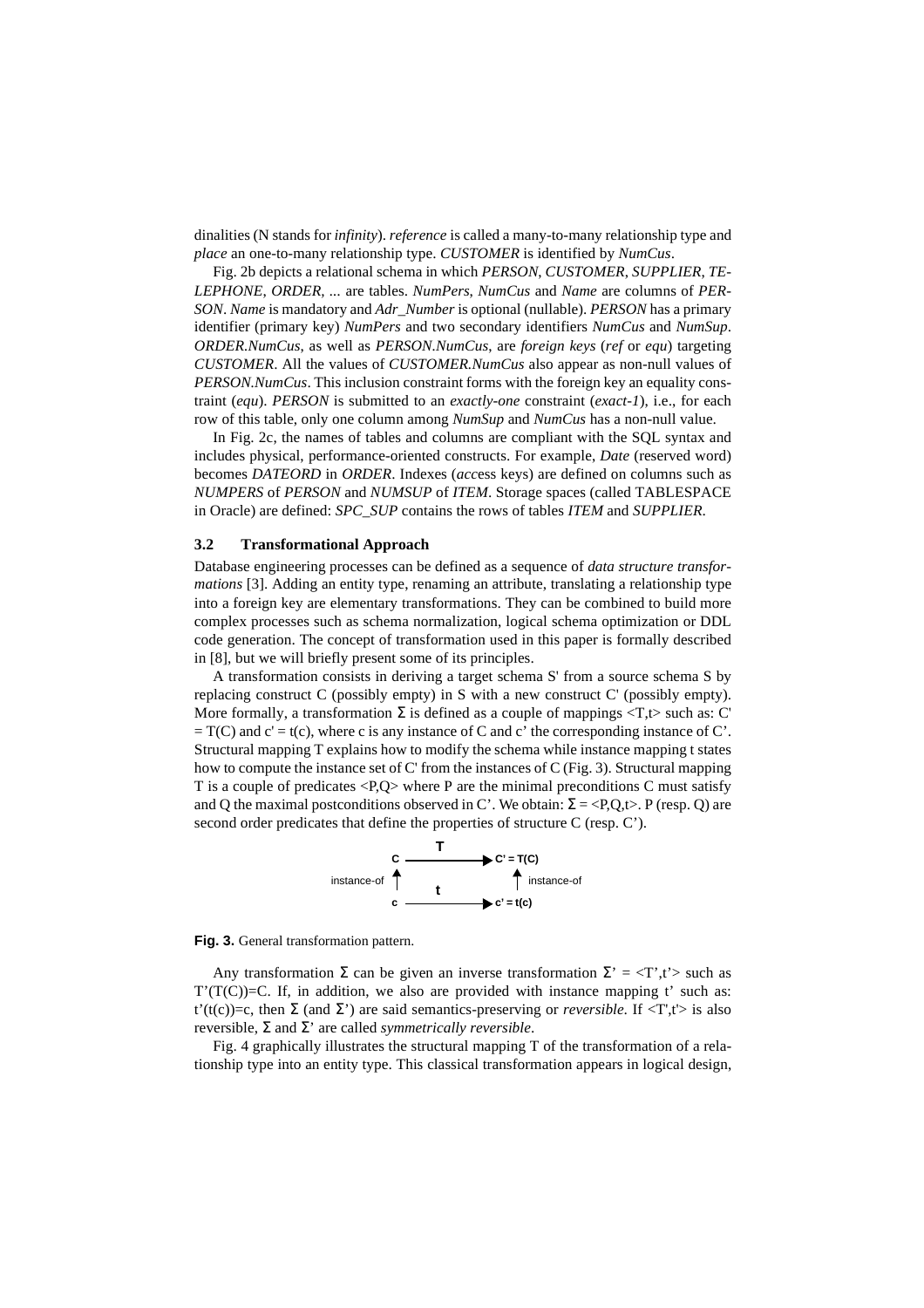<span id="page-5-0"></span>where complex structures, such as n-ary or many-to-many relationship types must be replaced with simple, flat structures. In this example, the relationship type *reference* is transformed into the entity type *REFERENCE* and the one-to-many relationship types *ro* and *ri*. The precondition of this transformation is void (all RT can be transformed). The postcondition states the properties of the resulting entity type, relationship types and constraints. The instance mapping explains how each *REFERENCE* entity derives from a *reference* relationship. The inverse transformation, denoted T' in Fig. 4, transforms the entity type *REFERENCE* into the relationship type *reference*. A complete formal description of this transformation can be found in [\[8\].](#page-13-0)



**Fig. 4.** The relationship type *reference* is transformed into an entity type *REFERENCE*.

A transformation is entirely specified by its signature, which gives the name of the transformation, the name of the objects concerned in the source schema and the name of the new objects in the target schema. For example, the signatures of the transformations represented in Fig. 4 are:

```
T: (REFERENCE, \{ro, ri\}) \leftarrow RT-to-ET(reference)<br>T': reference \leftarrow FT-to-n/(n-r-r-r-r-r)
```

```
r: reference \leftarrow ET-to-RT(REFERENCE)
```
The first expression reads as following: by application of the RT-to-ET transformation on the relationship type *reference*, a new entity type *REFERENCE* and two new relationship types *ri* and *ro* are created. Note that all objects must not be mentioned in a signature. Such is the case of relationship types *ri* and *ro* to which *REFERENCE* participates.

The notion of *semantics* of a schema has no generally agreed upon definition. We assume that the semantics of S1 include the semantics of S2 *iff the application domain described by S2 is a part of the domain represented by S1*. Though intuitive and informal, this definition is sufficient for this presentation. In this context, three transformation categories can be distinguished:

- T+ collects the transformations that augment the semantics of the schema (for example adding an entity type).
- T- includes the transformations that decrease the semantics of the schema (for example adding an identifier).
- $T =$  is the category of transformations that preserve the semantics of the schema (for example the transformation of a relationship type into an entity type).

Transformations in T= are mainly used in logical and physical schema production, while T+ and T- transformations make up the basis of specification evolution process.

## **3.3 History**

For the sake of consistency, we consider that the requirement modifications applied at a given abstraction level must be propagated at the other levels. For example, adding a column to a table must imply the addition of the corresponding attribute to the entity type implemented by this table. Conversely, removing a one-to-many relationship type must be followed by the removal of the corresponding foreign key in the logical and physical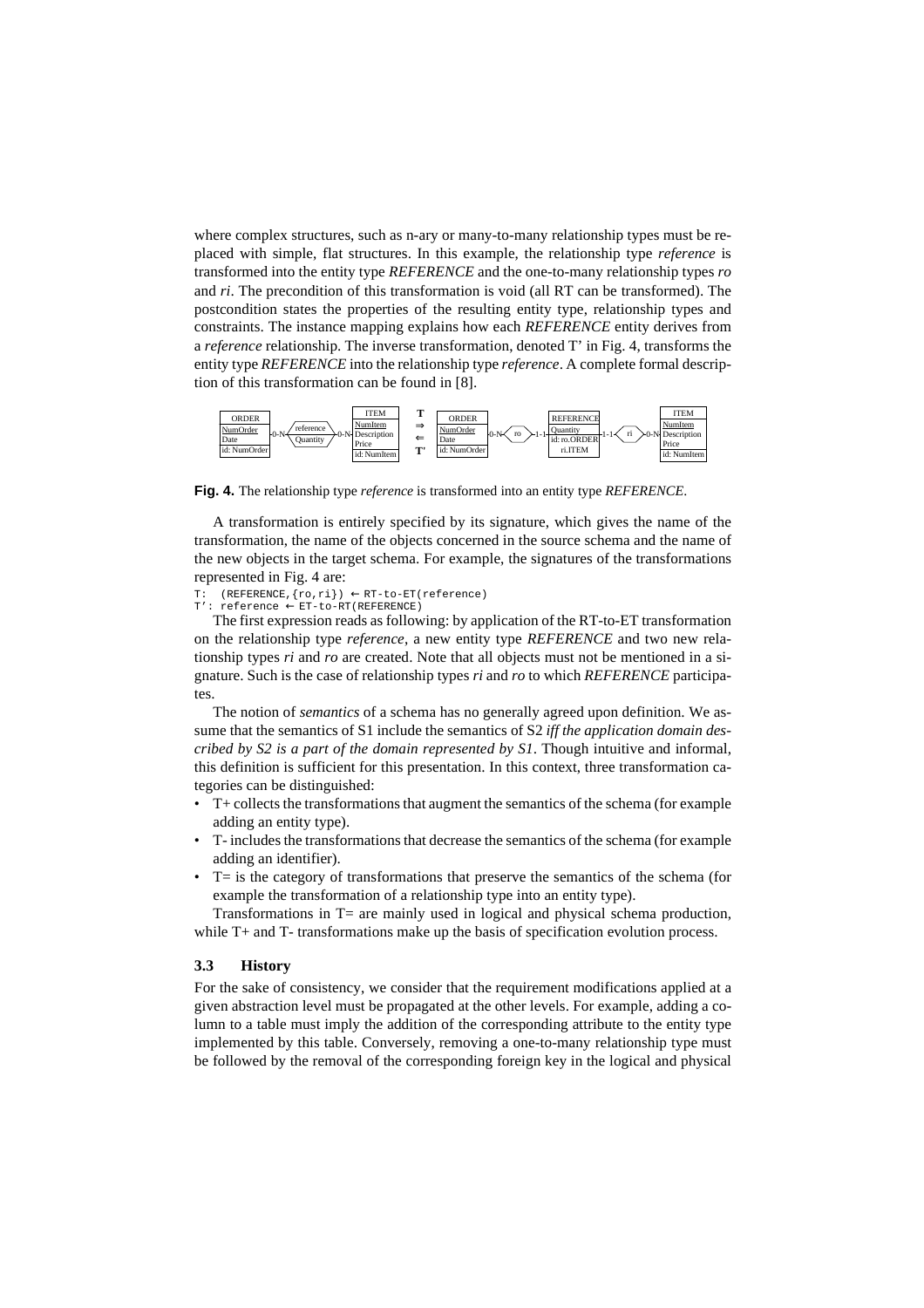<span id="page-6-0"></span>schemas. As far as evolution is concerned, keeping track of the design transformations is a necessity, as we will see, to avoid manually the reformulation of the design transformation sequence for each evolution modification [\[7\].](#page-13-0)

The trace of the transformations that produce the schema Sj from schema Si is called the *history* of the transformation process, and is noted *Hij*. The composition of a sequence of elementary transformations *Hij* is also a (macro-)transformation, so that we can use the functional notation: Sj = *Hij*(Si) with *Hij* = Tn.....T2. T1, that will be noted <T1 T2 ... Tn> in the following.

Using the signature notation, the following history, named *LD0*, describes how the conceptual schema of [Fig. 2a](#page-3-0) has been transformed into the relational schema of [Fig. 2b](#page-3-0).  $LDO = <$ 

```
 T1:(pers_cus,pers_sup) ← ISA-to-RT(PERSON,{CUSTOMER,SUPPLIER})
T2:(REFERENCE, \{ord\_ref,ite\_ref\}) \leftarrow RT-to-ET(reference) T3:(TELEPHONE,have) ← Att-to-ET-inst(PERSON.Telephone)
 T4:(Add_Number,Add_Street,Add_City) ← disaggregate(PERSON.Address)
 T5:(PERSON.NumCus) ← RT-to-FK(pers_cus)
 T6:(PERSON.NumSup) ← RT-to-FK(pers_sup)
 T7:(TELEPHONE.NumPers) ← RT-to-FK(have)
 T8:(ORDER.NumCus) ← RT-to-FK(place)
 T9:(ITEM.NumSup) ← RT-to-FK(offer)
 T10:(REFERENCE.NumOrder) ← RT-to-FK(ord_ref)
T11:(REFERENCE.NumItem) \leftarrow RT-to-FK(iiteref)>
```
When the transformations recorded in *Hij* are applied to Si, *Hij* is said to be *replayed* on Si. A history can be manipulated if several rules are respected (see [\[9\]](#page-13-0) for more details):

- Exhaustivity: the transformations are recorded precisely and completely to allow the inversion of non semantics-preserving transformations (reversing a delete transformation requires a description of all aspects of the deleted objects).
- Normalization: the history is monotonous (no rollback) and linear (no multiple branch).
- Non-competition: a history is attached to one schema and only one user can modify it.

# **4 Evolution Strategy**

Our approach has been developed for evolution of relational database applications, but other models can be coped with minimal efforts thanks to the genericity of the model and of the transformational approach. This choice allows us to build a modification typology and to design concrete conversion tools that can be used with systems developed in a third-generation language such as COBOL/SQL or C/SQL.

To make database applications evolve, the design history must be available. In particular, the three levels of specification must exist and are documented, together with the histories of the inter-level transformation processes. In other words, the database is fully documented through its conceptual, logical and physical schemas and the histories of the conceptual-to-logical and logical-to-physical processes. In most cases, this hypothesis is not met: some (or all) levels are missing, incomplete or obsolete. Sometimes, only the source code of the programs and of the data structures are available. In these cases, the documentation and the histories must be rebuilt thanks to reverse engineering techniques that are not addressed in this paper. The reverse engineering approach we have defined is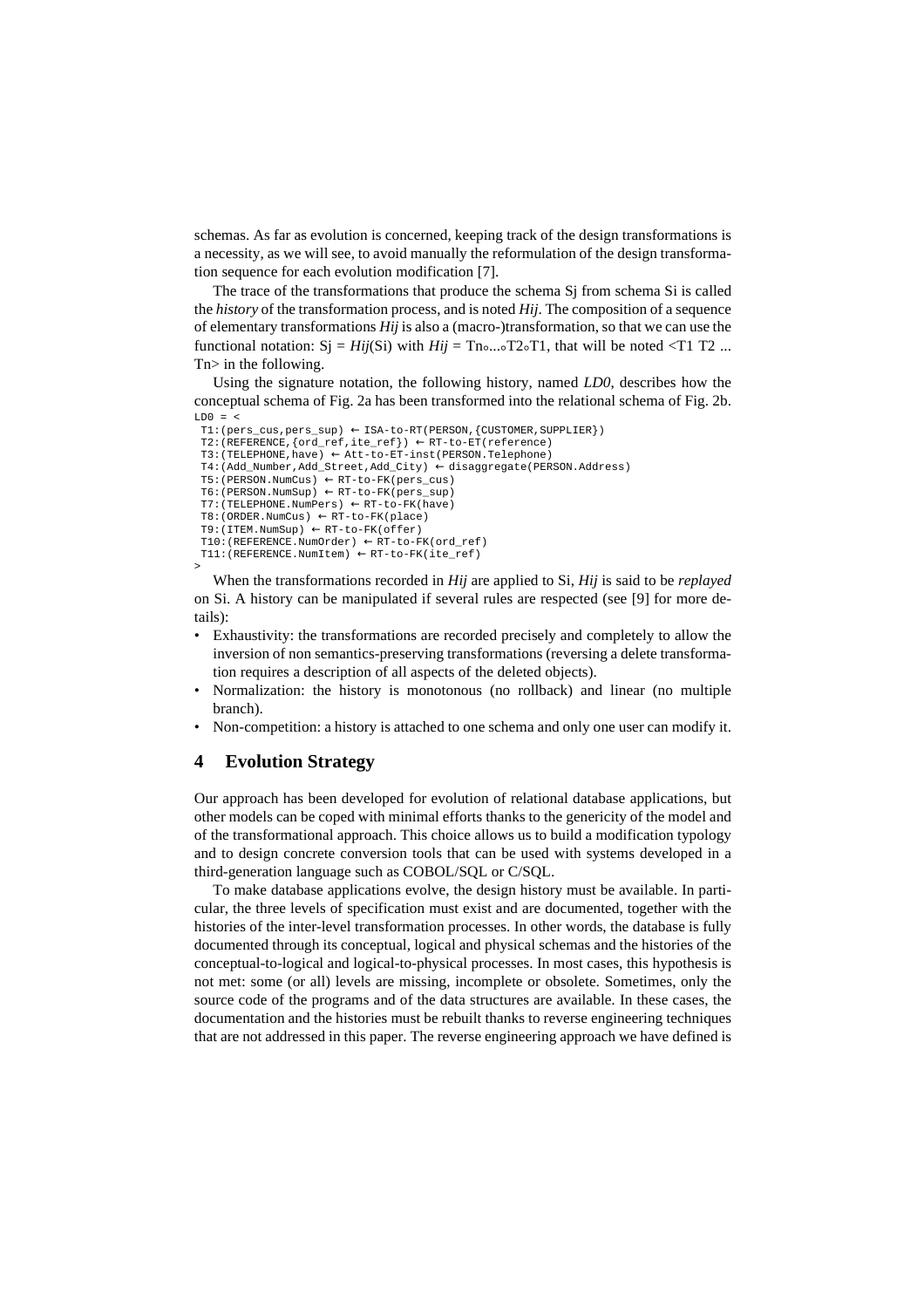<span id="page-7-0"></span>described in [\[6\]](#page-13-0) and [\[10\]](#page-13-0) while the process of rebuilding histories has been developed in [9].

#### **4.1 Evolution Scenarios**

Three scenarios, one for each abstraction level, have been defined (Fig. 5). The initial specifications are available as the three standard schemas: conceptual (CS0), logical (LS0) and physical (PS0) schema. The operational components are the database (D0: data and structures) and the programs (P0). LD0 (resp. PD0) are the histories that describe the transformations applied to CS0 (resp. LS0) to obtain LS0 (resp. PS0). The scenarios are constrained by the following hypothesis: the change must be applied on the relevant level. For instance, adding a new property to an application class must be translated into the addition of an attribute to a conceptual entity type, in CS0, and not by adding a column to a table in LS0.



**Fig. 5.** Propagation of modifications at each abstraction level.

In the first scenario (Fig. 5a), the modifications translate changes in the functional requirement into conceptual schema updates. This new state is called CS1. The problem is the propagation of modifications towards the logical, physical and operational layers, leading to the new components LS1, PS1, P1 and D1, and to the revised histories LS1 and PS1. The second scenario (Fig. 5b) addresses logical schema modifications. Though the conceptual schema is kept unchanged (CS1 = CS0), the logical design history LD0 must be updated as LD1 and the modifications must be propagated in the physical and operational layers. In the third scenario (Fig. 5c), the designer modifies the physical schema to meet, e.g., new performance requirements. The physical design history is updated and the operational layer is converted.

The evolution strategy comprises four steps: *database schema modification* (section 4.2), *schema modification propagation* ([section 4.3\)](#page-8-0), *database conversion* ([section 4.4\)](#page-9-0) and *program modification* ([section 4.5](#page-11-0)).

#### **4.2 Database Schema Modification**

In Fig. 5a, the requirements met by CS0 evolve from R1 to R1'. The analyst copies the schema CS0 into CS1 and translates the changes into modifications of CS1. The transformations applied to CS0 to obtain CS1 are recorded into history CE1, so that CS1 = CE1(CS0). In Fig. 5b, the schema LS0 is modified to obtain LS1. The logical evolution transformations are recorded in the history LE1. Note that the designer can also modify the logical schema by using other transformations than those used in LD0, without modi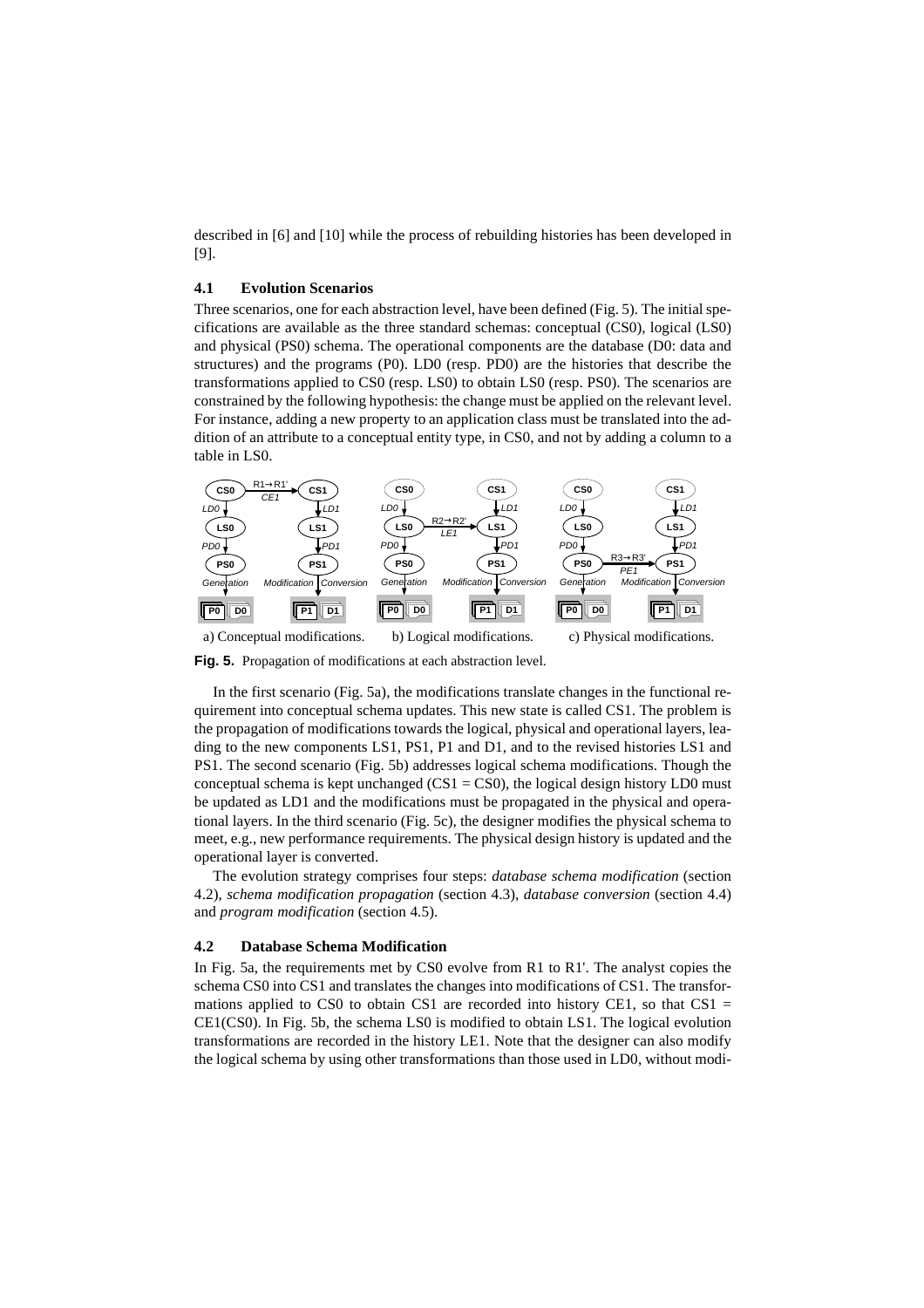<span id="page-8-0"></span>fying the conceptual objects. For example, a multivalued attribute transformed into a series of single-valued columns will now be transformed into an autonomous table. In this case, though the conceptual schema does not change, the first scenario is used. CE1 is empty and CS1 is equivalent to CS0, but the logical design history LD1 contains the new transformation (cf. section 4.3). In [Fig. 5c](#page-7-0), the physical schema PS0 is transformed into PS1 and the modification transformations are recorded in PE1.

Our approach is based on a set of standard schema modifications that accounts for most evolution needs. A detailed study of modification typology in conceptual, logical and physical levels is proposed in [\[12\]](#page-13-0) and [\[17\]](#page-13-0).

Thereafter, we are considering the first scenario for the following change: *the cardinality of the multivalued attribute Telephone becomes [0-2] in the conceptual schema of [Fig. 2a](#page-3-0)*. This example will be analysed for each step of the evolution strategy process. The conceptual evolution history CE1 contains one signature: change-max-card(PER-SON.Telephone,2).

#### **4.3 Schema Modification Propagation**

At this level, all the specifications and the histories must be updated according to the modifications described in [section 4.2.](#page-7-0)

In the first scenario, the new conceptual schema CS1 is transformed into a logical schema LS1 that is as close as possible to the former version LS0 and that integrates the conceptual modifications. The LD0 history is replayed on a copy of CS1 renamed LS1. This history contains the necessary operations to transform a conceptual schema into a relational logical one (for example [Fig. 2](#page-3-0)b). The relational transformations belong essentially to the T= category.

When the LD0 history is replayed on the new conceptual schema CS1, four situations are possible according to the type of modification:

- 1. Unchanged object: the transformations of LD0 concerning this object are executed without modification.
- 2. Created object: the transformations of LD0 have no effect. The designer must specifically process the new object.
- 3. Removed object: the transformations of LD0 concerning this object can be applied but they have no effect.
- 4. Modified object: for minor modifications, the transformations concerning this object are executed. For major modifications, these transformations are no longer adapted and processing this object is under the designer responsibility.

The transformations of LD0 augmented with those applied on the new or modified objects and without the useless transformations make up the new logical design process recorded as LD1 history.

After that, we proceed in the same way by replaying history PD0 on LS1 to obtain the new physical schema PS1. PD1 contains the transformations (on physical structures: indexes and storage spaces) such as: PS1=PD1(LS1).

In the second scenario, the propagation starts at the logical level but is based on similar principles. The new logical design history LD1 is made up of LD0 augmented by the trace of the new transformations (LE1): LD1 = LD0  $\circ$  LE1. The propagation of modifications to the physical level is similar to that of the first scenario. If the evolution involves the application of other transformations than those used formerly to produce the logical sche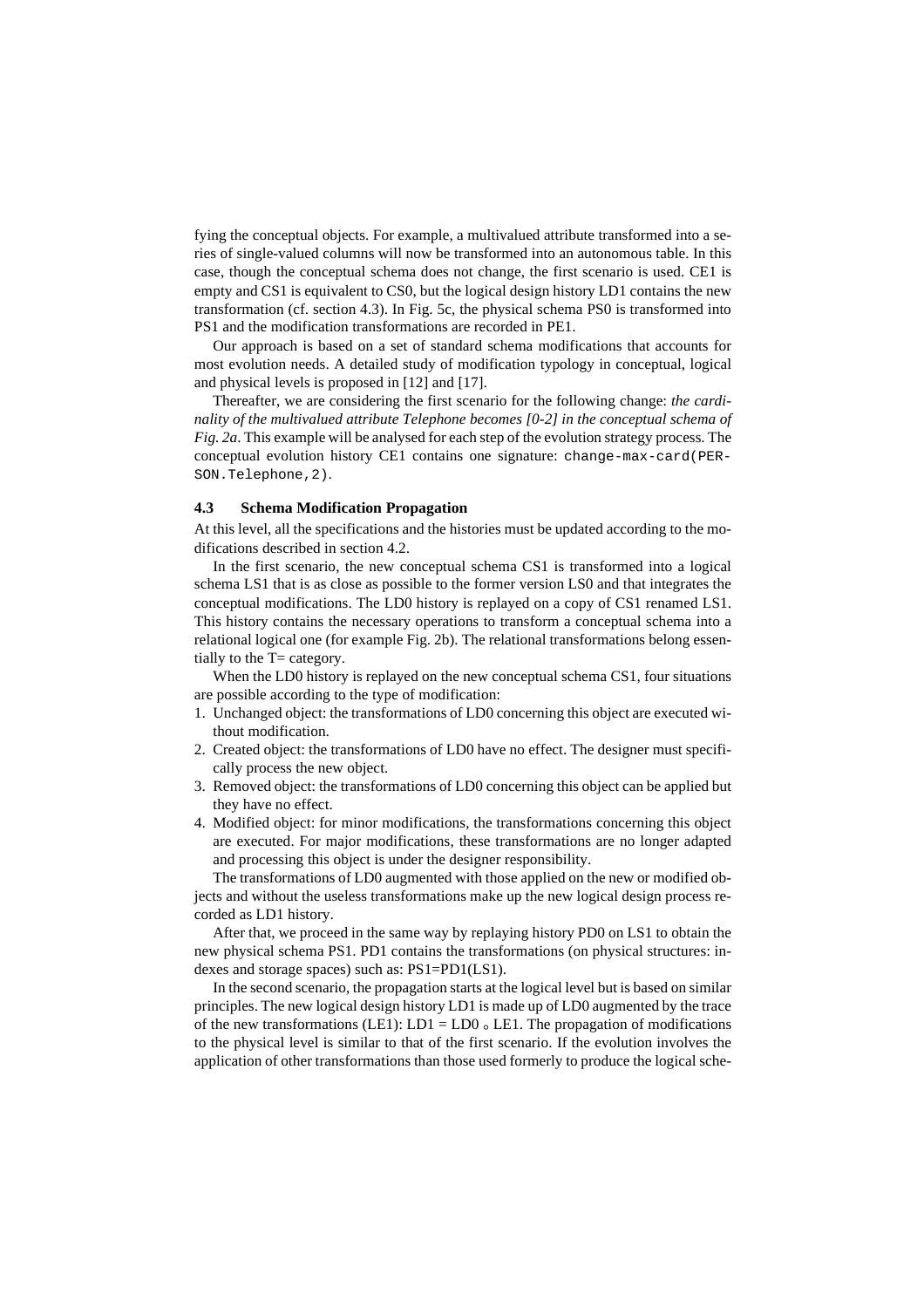<span id="page-9-0"></span>ma from the conceptual specifications, then LS0 is replayed step by step and the designer replaces, when needed, the former transformations by the new ones. A second set of schema modifications includes the most useful conceptual-to-logical transformations for relational schemas [\[12\].](#page-13-0)

The third scenario is similar to the second one, applied on the the physical schema. The new physical design history PD1 is made up of PD0 augmented by the trace of the new transformations (PE1): PD1 = PD0  $\circ$  PE1. The physical design only copes with indexes and storage spaces, which in most cases is sufficient to describe physical design and tuning scenarios. The logical design stays unchanged  $(LD1 = LD0)$ .

In the example, when the LD0 history [\(section 3.3](#page-5-0)) is replayed on a new conceptual schema CS1, the designer does not transform the attribute *Telephone* into an entity type, that will become the table *TELEPHONE* (Fig. 6a). He decides to apply the instantiation transformation, according to which a single-valued attribute is introduced to store each value. *Telephone* is therefore replaced with two optional single-valued attributes: *Telephone1* and *Telephone2* (Fig. 6b). The new logical design history LD1 is equivalent to LD0 except that the signature (Telephone1,Telephone2)  $\leftarrow$  instanciate(Telephone) replaces the T3 signature and the T7 signature is removed. By simply replaying PD0 on the new logical schema, a new physical design history PD1 is obtained, in which the indexes and storage space specifications related to the old *TELEPHONE* table have been automatically discarded.



**Fig. 6.** Two popular representations of multivalued attribute *Telephone*. a) *Telephone* represented by a table in LS0. b) *Telephone* represented by two columns in LS1.

#### **4.4 Database Conversion**

Once the specifications have been updated, the database structure and contents D0 can be converted. The data conversion can be automated thanks to a converter generator. The study of the evolution histories (CE1, LE1 or PE1) allows the generator to locate the modifications in the three abstraction levels. A differential analysis of the design histories (LD0, LD1, PD0 and PD1) gives the information to derive the removed, modified or added physical structures. To shorten the notation, let us call E any evolution history, C0 and C1 any elementary or composed history in the old and in the new branch. In the first scenario, we have:  $PS0 = PD(LD(CS0)) = CO(CS0)$  and  $PS1 = PD1(LD1(CS1)) =$ C1(CS1). In the second scenario, we have:  $PS0 = PD(LS0) = CO(LSO)$  and  $PS1 =$  $PD1(LS1) = C1(LS1)$ . In the third scenario, C0 and C1 are empty.

According to a definite type of modification appearing in E, three distinct behaviours are possible: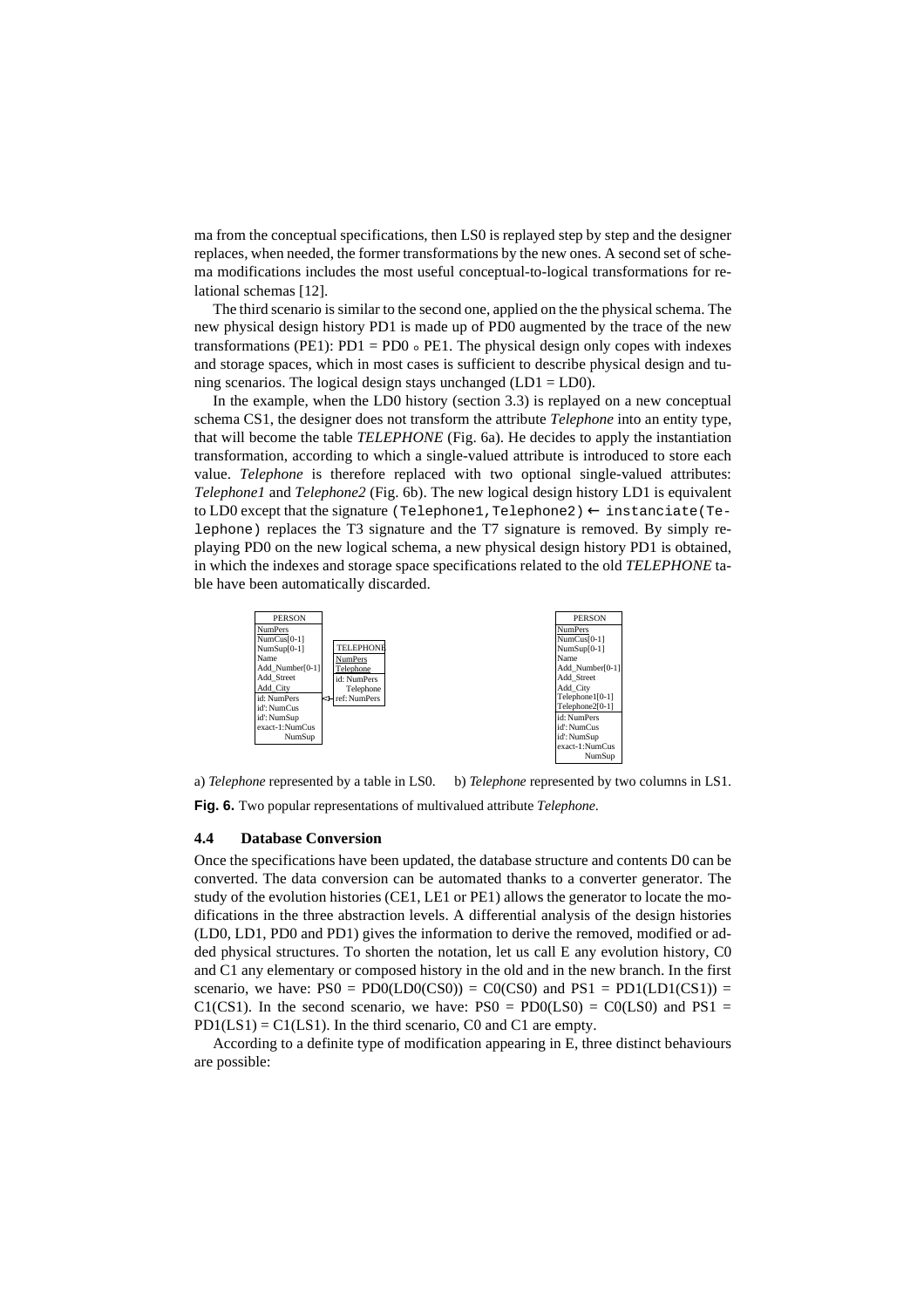- 1. In case of creation, the analysis of C1 gives the new physical structures according to the possible transformations applied successively on this object.
- 2. In case of suppression, the analysis of C0 provides the old physical structures to remove according to the possible transformations applied on this object.
- 3. The case of modification is more complex. Initially, the new structures are created on the basis of C1. Then, the data instances are transferred from the old structures to the new ones. And finally, the old physical structures are removed according to the analysis of C0.

The analysis of E, C0 and C1 let us derive the transformation of data structures and instances of PS0 (i.e., D0) into structures and instances of PS1 (D1). The chain of structural mappings (T parts) drives the schema modification while the chain of instance mappings defines the way data have to be transformed. These transformations are translated  $\frac{1}{2}$  into a converter made up of SQL scripts or programs<sup>5</sup> in more complex cases. The translation of schema transformations into SQL scripts has been described in [\[12\].](#page-13-0)

Some modifications bring about information losses and constraint violations. In these cases, the conversion script produces a query to verify the violation of the constraint and to ensure data consistency. For example, if the designer creates a primary identifier on a previously non-unique column, the table contents can violate the uniqueness constraint, so that the script must store the inconsistent rows, as well as the possible dependent rows in other tables, in temporary *error* tables. Automating the generation of conversion scripts is always possible, but an user intervention is sometimes necessary to manage ambiguous or conflicting instances.

In the example, the analysis of CE1, C0 and C1 shows that the old table *TELEPHONE* (in source schema PS0) must be replaced by the columns *TELEPHONE1* and *TELEPHONE2* (in target schema PS1). A converter translates this transformation into the following Oracle script, which converts both the database structure and contents, and which stores the conflicting data, if any, into the table *TEL\_ERROR*.

```
-- Creation of Telephone1 and Telephone2
ALTER TABLE PERSON ADD TELEPHONE1 CHAR(12);
ALTER TABLE PERSON ADD TELEPHONE2 CHAR(12);
  Creation of table TEL ERROR
CREATE TABLE TEL_ERROR(NUMPERS INT, TELEPHONE CHAR(12));
-- Transfert of data
CREATE OR REPLACE PROCEDURE Trf_data IS
   CURSOR c1 IS SELECT * FROM PERSON P
   WHERE exists(select * from TELEPHONE where NUMPERS=P.NUMPERS);
   CURSOR c2 IS SELECT * FROM TELEPHONE where NUMPERS=num;
   tP c1%ROWTYPE; tT c2%ROWTYPE; num INT; comp NUMBER;
   BEGIN
     FOR tP IN c1 LOOP
      comp := 1; num := tp. NUMPERS; FOR tT IN c2 LOOP
         IF comp=1 THEN
         UPDATE PERSON SET TELEPHONE1=tT.TELEPHONE WHERE NUMPERS=tP.NUMPERS; END IF;
         IF comp=2 THEN
         UPDATE PERSON SET TELEPHONE2=tT.TELEPHONE WHERE NUMPERS=tP.NUMPERS; END IF;
       IF comp>2 THEN INSERT INTO TEL_ERROR VALUES(tP.NUMPERS,tT.TELEPHONE); END IF;
 comp := comp + 1;
 END LOOP;
    END LOOP;
   END;
-- TELEPHONE destruction
DROP TABLE PHONE CASCADE CONSTRAINT;
```
#### <sup>5</sup> Such a converter is a variant of Extract-Transform-Load, or ETL, processors.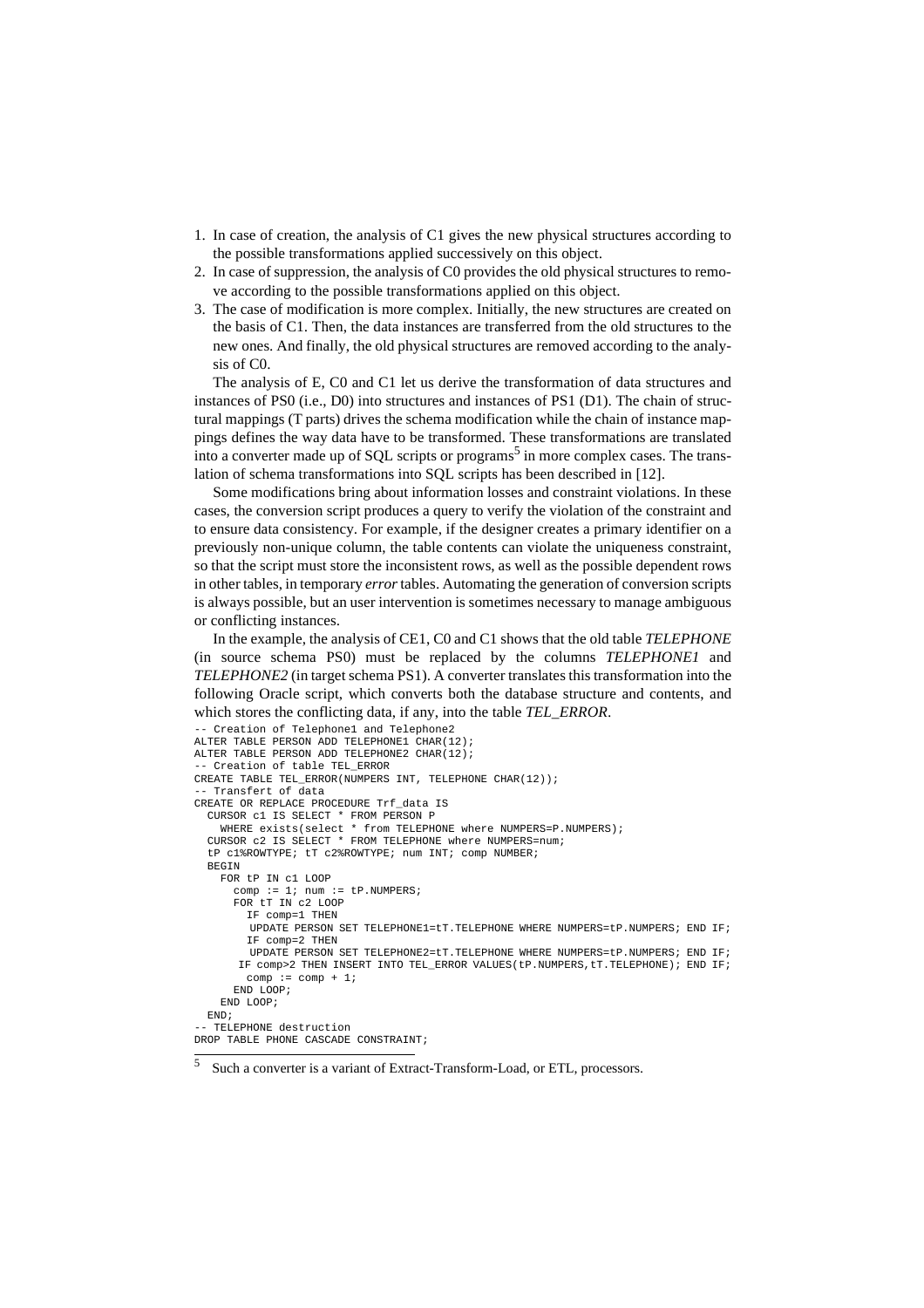#### <span id="page-11-0"></span>**4.5 Program Modification**

Modifying the application programs P0 following database structure modification is clearly a complex task that cannot be completely automated or only in simple cases where the modifications are minor. To characterize the impact of data structure modifications on programs, we defined three kinds of modifications:

- Some structure modifications do not require any modification on the programs. For example adding or modifying physical constructs (on indexes and storage spaces) has no impact on the programs, at least for  $RDBMS<sup>6</sup>$ . The same is valid for the addition of a table or of columns for which no new constraints, such as *not null*, are defined.<sup>7</sup> Some more complex modifications can be absorbed through the *view* mechanism, if it can rebuild the former data structures.
- Other structure modifications only require minor, and easily automated, modifications of the programs. Such is the case of a table renaming or a value domain extension.
- However, many modifications involve deeper modification of the program structure. They often require a thorough knowledge of the application. In [Fig. 2a](#page-3-0), if the attribute *CUSTOMER.Account* becomes multivalued, it translates into a table in the corresponding logical schema. Following this extension of the schema semantics, the program must either keep its former specification (one must decide how to select the unique account value) or process the multiple accounts of each customer (generally by introducing a processing loop). In either case, the very meaning of the program must be coped with, possibly through program understanding techniques. The difficulty lies in the determination of code lines that must belong to the new loop.

In most cases, the program modification is under the responsibility of the programmer. However, it is possible to prepare this work by a code analysis that allows locating the critical sections of code. Techniques of program analysis such as pattern searching, dependency graphs and program slicing make it possible to locate with a good precision the code to be modified. These techniques have been detailed in [\[10\]](#page-13-0) and [\[21\]](#page-13-0).

On the basis of E, C1 and C0 analysis [\(section 4.4](#page-9-0)), the schema constructs that have changed can be identified and supplied to the program analysers (dependency graphs analysers and program slicers). The latter locates the code sections depending on these modified constructs. A generator examines the results of the program analysis and produces a report of modifications which would be advisable to apply to the programs under the programmer control.

In the example of the attribute *TELEPHONE*, the database conversion requires modifications of the program structure. Before the modification, the extraction of the telephone numbers of a person required a join operator, while in the new structure, the values are available in two distinct columns of the current *PERSON* row. Clearly, the processing of these values must be rewritten manually unless the program had been written in a particularly disciplined way. To locate the code to be modified, the program analysers use parameters based on the table *TELEPHONE*, its columns and the variables which depend on it.

Despite the intrinsic complexity of program evolution, new approaches are being developed, and can prove promising. One of them is based on wrapper technology<sup>8</sup> that iso-

<sup>&</sup>lt;sup>6</sup> This would not be true for legacy databases, such as standard files.<br><sup>7</sup> Provided the *select* and insert statements use explicit column name

<sup>7</sup> Provided the *select* and *insert* statements use explicit column names.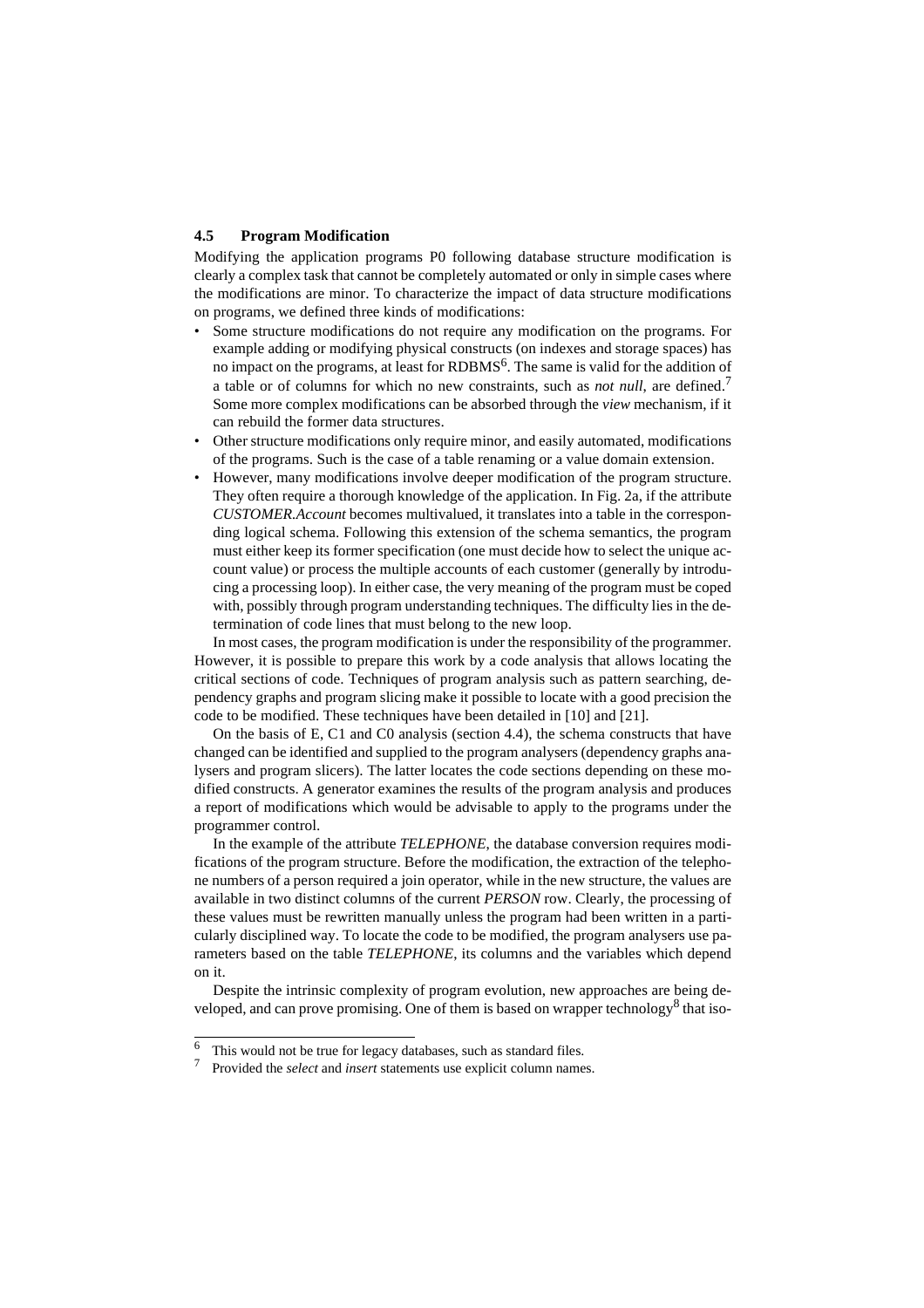<span id="page-12-0"></span>lates the application programs from the data management technology. A wrapper is used to simulate the source schema PS0 on top of the new database (schema PS1). The mappings T and t of the history E are encapsulated in the wrapper instead of being translated into program changes. In this way, the programs access the new data through the old schema, so that the application logic must not be changed. File I/O primitives have to be replaced with wrapper calls in a one-to-one way, a process that can be easily automated. This approach has been described and explored in [\[11\]](#page-13-0).

# **5 Conclusions**

The problem of the evolution of an information system, or data-centred application, includes that of the database which is at its core. The requirement evolution is translated technically into the modification of specifications at the corresponding abstraction level. The difficulty lies in the propagation of these modifications towards the other levels and especially to the operational components, namely the database and the programs.

The concepts (transformational modelling, generic specification representation and process traceability) of the DB-MAIN approach are a formal basis for the understanding and resolution of the evolution problems. If the documentation of the system design is available or can be rebuilt by reverse engineering, then the evolution control becomes a formal process. This process can widely be automated as far as the database is concerned. Unfortunately, program modification remains an open problem in the general case. It is however possible to help the programmer to modify the code by automatically locating the sections where occurrences of modified object types are processed.

We have developed a prototype CASE tool for relational database evolution according to the strategy and the scenarios described in this paper. The prototype is developed in Voyager 2 as an add-on of the DB-MAIN platform [\[22\]](#page-13-0). It automatically generates the database converters corresponding to any transformation sequence. It also generates the rules to be used by the DB-MAIN program analysers to identify the program code sections that should be modified.

An experiment has been carried out on a medium size database (326 tables and 4850 columns) in a distribution company. The application programs were made up of 180.000 COBOL lines of code distributed among 270 modules (a table appears in seven modules on average). The experiment showed that the time of assisted conversion of the structure, the data and the programs was less than one third of that of the manual process. With the assisted method, an engineer propagated one elementary database modification into the database and the programs in one day versus three days with the manual process. The company saved forty working days for twenty modifications a year while decreasing the risk of error. However, the assisted method required an initial investment of thirty days to rebuild a correct and up-to-date database documentation and to adapt the data conversion and program analysis tools.

<sup>&</sup>lt;sup>8</sup> A data wrapper is a procedural component that transforms a database from a legacy model to another, generally more modern model. It appears as a data server to client applications and makes them independent of the legacy model technology. For instance a set of COBOL files can be dynamically transformed into an object store or into a relational database. Wrappers can automatically be generated by the transformational approach described in this paper. See [\[19\]](#page-13-0) for more details.